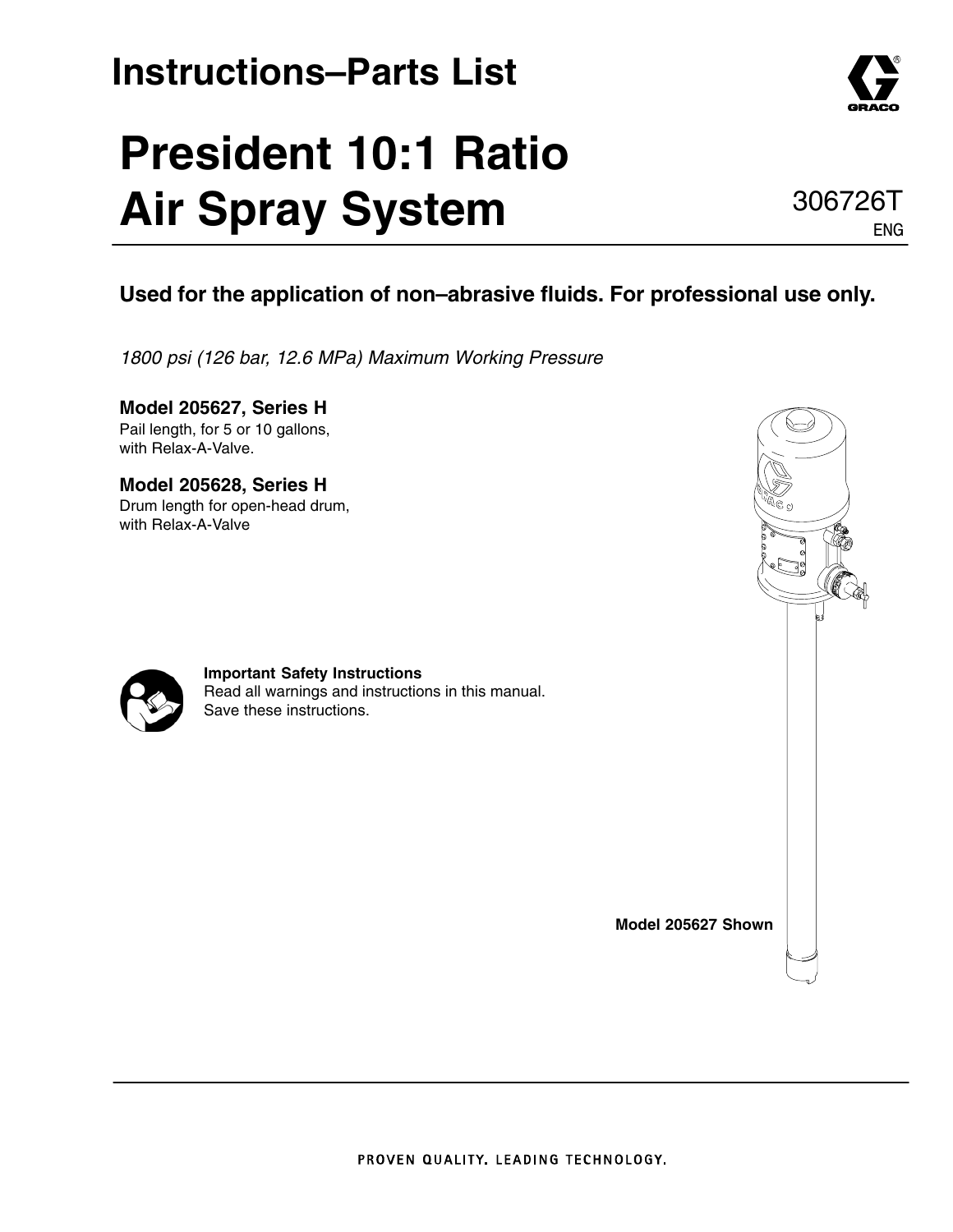## **Table of Contents**

| Displacement Pump Repair  12 |
|------------------------------|
| Check Valve Adjustment  12   |
|                              |

| Parts Lists and Drawings |  |  |
|--------------------------|--|--|
|                          |  |  |
|                          |  |  |
|                          |  |  |
|                          |  |  |
|                          |  |  |
|                          |  |  |
|                          |  |  |
|                          |  |  |

## **Symbols**

#### **Warning Symbol**

#### **WARNING** Λ

#### **Caution Symbol**



This symbol alerts you to the possibility of serious injury or death if you do not follow the instructions. This symbol alerts you to the possibility of damage to or destruction of equipment if you do not follow the instructions.

| A WARNING                                                                                                                                                                                                                   |
|-----------------------------------------------------------------------------------------------------------------------------------------------------------------------------------------------------------------------------|
| <b>EQUIPMENT MISUSE HAZARD</b>                                                                                                                                                                                              |
| Equipment misuse can cause the equipment to rupture or malfunction and result in serious injury.                                                                                                                            |
| This equipment is for professional use only.                                                                                                                                                                                |
| Read all instruction manuals, tags, and labels before operating the equipment.                                                                                                                                              |
| Use the equipment only for its intended purpose. If you are not sure, call your Graco distributor.                                                                                                                          |
| Do not alter or modify this equipment.<br>$\bullet$                                                                                                                                                                         |
| Check equipment daily. Repair or replace worn or damaged parts immediately.                                                                                                                                                 |
| Do not exceed the maximum working pressure stated on the equipment or in the Technical Data<br>$\bullet$<br>for your equipment. Do not exceed the maximum working pressure of the lowest rated component<br>in your system. |
| • Use fluids and solvents which are compatible with the equipment wetted parts. Refer to the Tech-<br>nical Data section of all equipment manuals. Read the fluid and solvent manufacturer's warnings.                      |
| Handle hoses carefully. Do not pull on hoses to move equipment.<br>$\bullet$                                                                                                                                                |
| Route hoses away from traffic areas, sharp edges, moving parts, and hot surfaces. Do not expose<br>Graco hoses to temperatures above 66 $^{\circ}$ C (150 $^{\circ}$ F) or below -40 $^{\circ}$ C (-40 $^{\circ}$ F).       |
| Wear hearing protection when operating this equipment.<br>$\bullet$                                                                                                                                                         |
| Do not move or lift pressurized equipment.<br>$\bullet$                                                                                                                                                                     |
| Comply with all applicable local, state, and national fire, electrical, and safety regulations.                                                                                                                             |
|                                                                                                                                                                                                                             |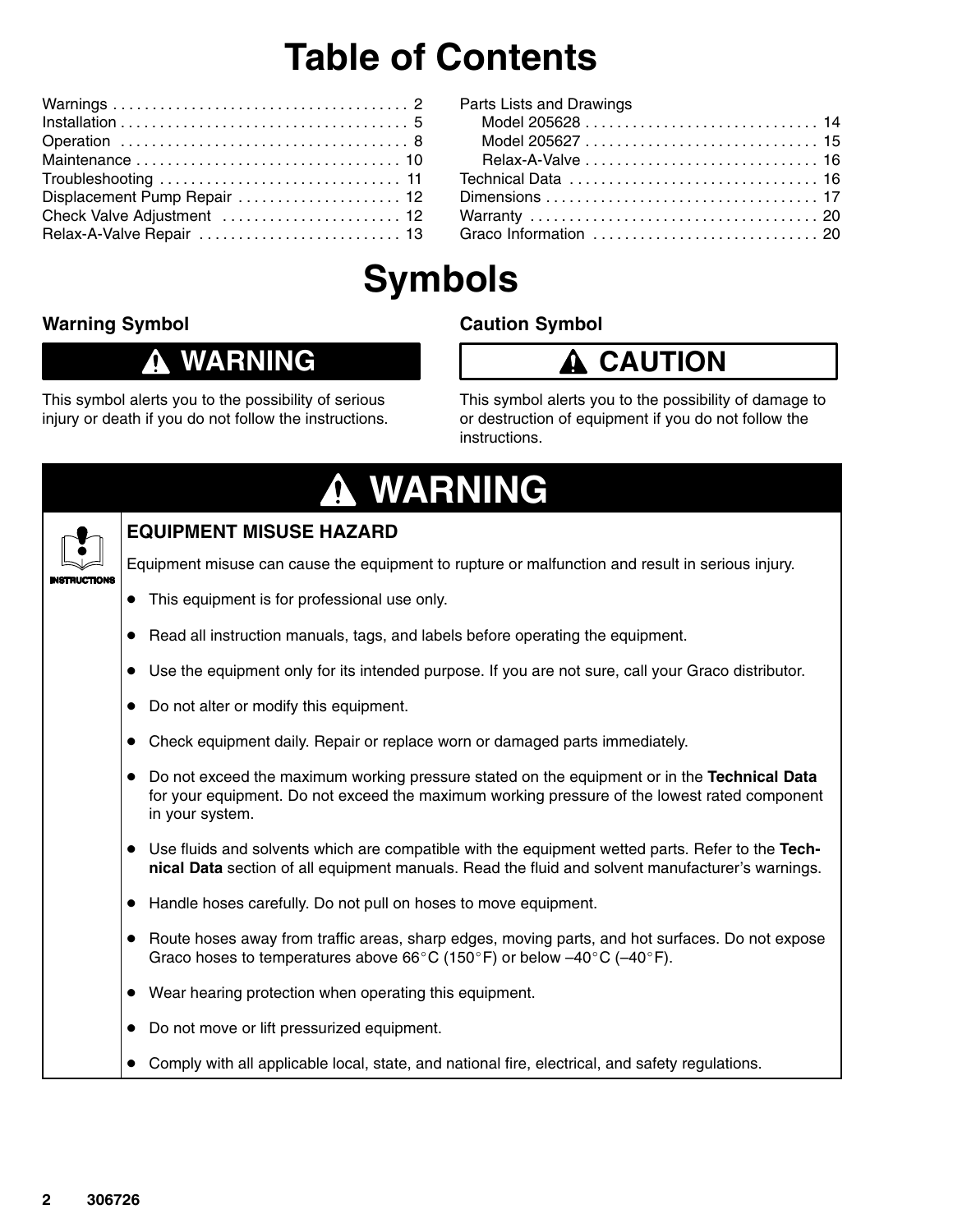## **A WARNING**

| <b>SKIN INJECTION HAZARD</b>                                                                                                                                                                                                           |
|----------------------------------------------------------------------------------------------------------------------------------------------------------------------------------------------------------------------------------------|
| Spray from the gun, leaks or ruptured components can inject fluid into your body and cause extremely<br>serious injury, including the need for amputation. Fluid splashed in the eyes or on the skin can also<br>cause serious injury. |
| Fluid injected into the skin is a serious injury. The injury may look like just a cut, but it is a serious<br>injury. Get immediate surgical treatment.                                                                                |
| Do not point the gun at anyone or at any part of the body.                                                                                                                                                                             |
| Do not put your hand or fingers over the spray tip.<br>$\bullet$                                                                                                                                                                       |
| Do not stop or deflect leaks with your hand, body, glove or rag.<br>$\bullet$                                                                                                                                                          |
| Do not "blow back" fluid; this is not an air spray system.<br>$\bullet$                                                                                                                                                                |
| Always have the tip guard and the trigger guard on the gun when spraying.                                                                                                                                                              |
| Check the gun diffuser operation weekly. Refer to the gun manual.<br>$\bullet$                                                                                                                                                         |
| Be sure the gun trigger safety operates before spraying.<br>$\bullet$                                                                                                                                                                  |
| Lock the gun trigger safety when you stop spraying.                                                                                                                                                                                    |
| Follow the Pressure Relief Procedure on page 8 if the spray tip clogs and before cleaning,<br>checking or servicing the equipment.                                                                                                     |
| Tighten all fluid connections before operating the equipment.                                                                                                                                                                          |
| Check the hoses, tubes, and couplings daily. Replace worn, damaged, or loose parts immediately.<br>Permanently coupled hoses cannot be repaired; replace the entire hose.                                                              |
| <b>MOVING PARTS HAZARD</b>                                                                                                                                                                                                             |
| Moving parts can pinch or amputate your fingers.                                                                                                                                                                                       |
| Keep clear of all moving parts when starting or operating the pump.                                                                                                                                                                    |
| Before checking or servicing the equipment, follow the Pressure Relief Procedure on page 8 to<br>prevent the equipment from starting unexpectedly.                                                                                     |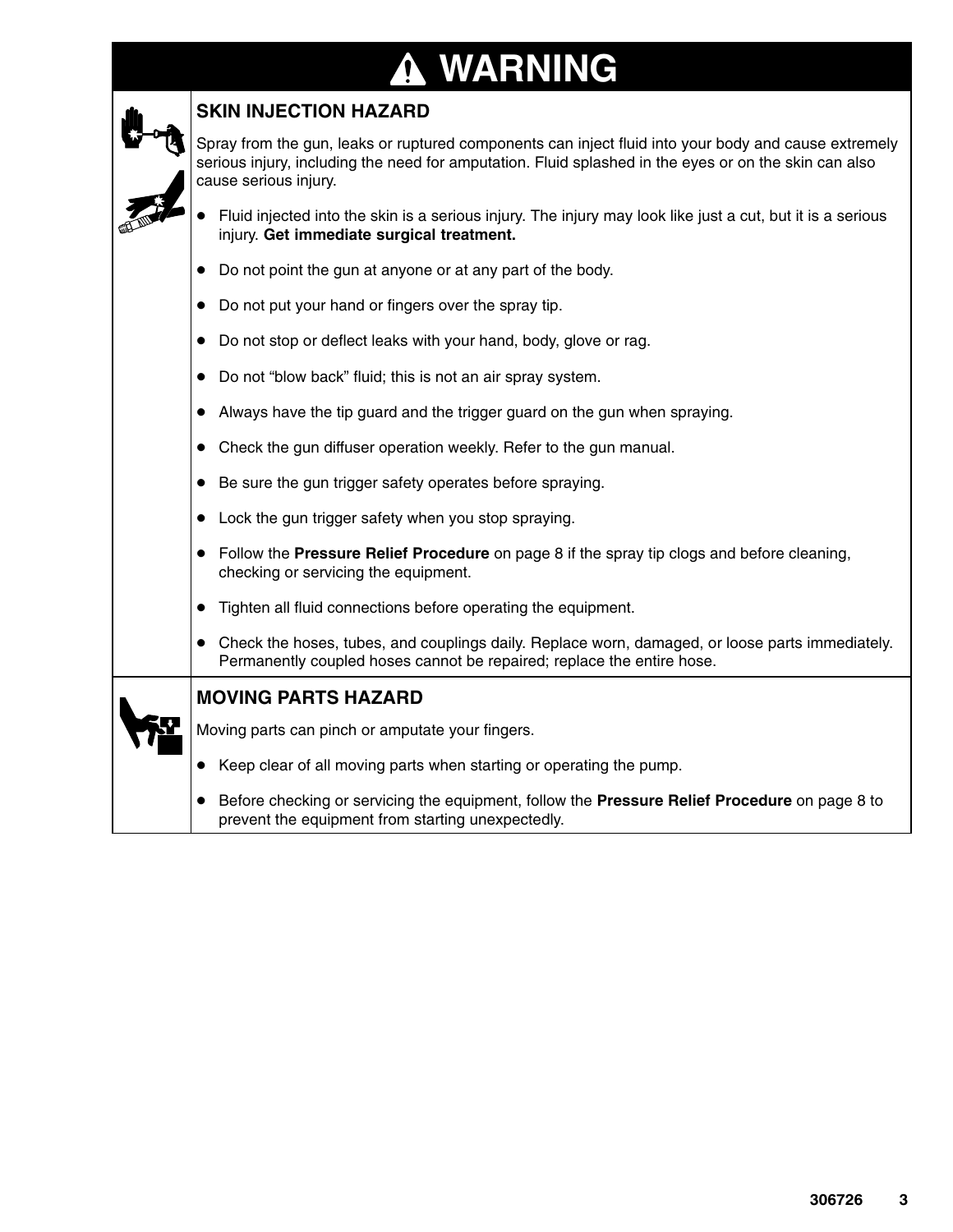#### **WARNING ↑**



#### **FIRE AND EXPLOSION HAZARD**

Improper grounding, poor ventilation, open flames or sparks can cause a hazardous condition and result in a fire or explosion and serious injury.

- Ground the equipment and the object being sprayed. Refer to **Grounding** on page 5.
- If there is any static sparking or you feel an electric shock while using this equipment, **stop spraying immediately.** Do not use the equipment until you identify and correct the problem.
- Provide fresh air ventilation to avoid the buildup of flammable fumes from solvents or the fluid being sprayed.
- Keep the spray area free of debris, including solvent, rags, and gasoline.
- Before operating this equipment, electrically disconnect all equipment in the spray area.
- Before operating this equipment, extinguish all open flames or pilot lights in the spray area.
- Do not smoke in the spray area.
- Do not turn on or off any light switch in the spray area while spraying or while operating if fumes are present.
- Do not operate a gasoline engine in the spray area.
- Never use 1,1,1–trichloroethane, methylene chloride, other halogenated hydrocarbon solvents, or fluids containing such solvents in this equipment. Such use could result in a serious chemical reaction, with the possibility of explosion, which could cause death, serious injury, and/or substantial property damage.

Consult your fluid suppliers to ensure that fluids being used are compatible with aluminum and zinc parts.

**TOXIC FLUID HAZARD**

Hazardous fluid or toxic fumes can cause serious injury or death if splashed in the eyes or on the skin, inhaled, or swallowed.

- Know the specific hazards of the fluid you are using.
- Store hazardous fluid in an approved container. Dispose of hazardous fluid according to all local, state and national guidelines.
- Always wear protective eyewear, gloves, clothing and respirator as recommended by the fluid and solvent manufacturer.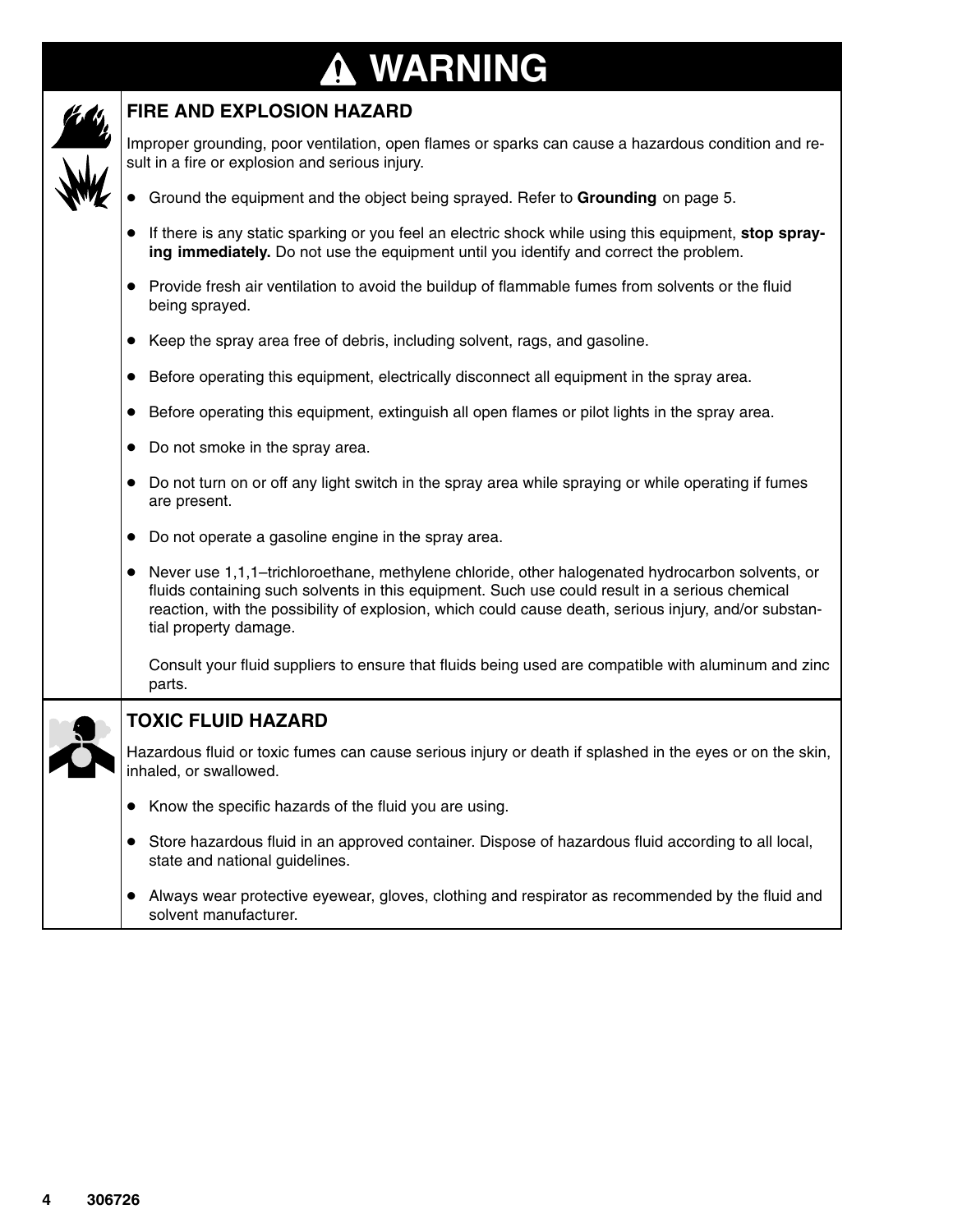## **Installation**

#### **General Information**

**NOTE:** Reference numbers and letters in parentheses refer to callouts in the Figs. and parts drawing.

**NOTE:** Always use Genuine Graco Parts and Accessories, available from your Graco distributor.

#### **Grounding**

### **WARNING**



**FIRE AND EXPLOSION HAZARD** Before operating the pump, ground the system as explained below. Also read the section **FIRE OR EXPLOSION HAZ-ARD** on page 4.

- 1. *Pump:* use a ground wire and clamp as shown in Fig. 1. Loosen the grounding lug locknut (W) and washer  $(X)$ . Insert one end of a 12 ga  $(1.5 \text{ mm}^2)$ minimum ground wire (Y) into the slot in lug (Z) and tighten the locknut securely. Connect the other end of the wire to a true earth ground. Order part number 222011 Grounding Clamp and Wire.
- 2. *Air and fluid hoses:* use only conductive hoses.
- 3. *Air compressor:* follow manufacturer's recommendations.
- 4. *Spray gun or dispensing valve:* ground through connection to a grounded fluid hose and pump.
- 5. *Fluid supply container:* follow your local code.
- 6. *Object being sprayed:* follow your local code.
- 7. *Solvent pails used when flushing:* follow your local code. Use only conductive metal pails, placed on a grounded surface. Do not place the pail on a nonconductive surface, such as paper or cardboard, which interrupts the grounding continuity.
- 8. *To maintain grounding continuity when flushing or relieving pressure*, hold a metal part of the spray gun firmly to the side of a grounded *metal* pail, then trigger the gun.

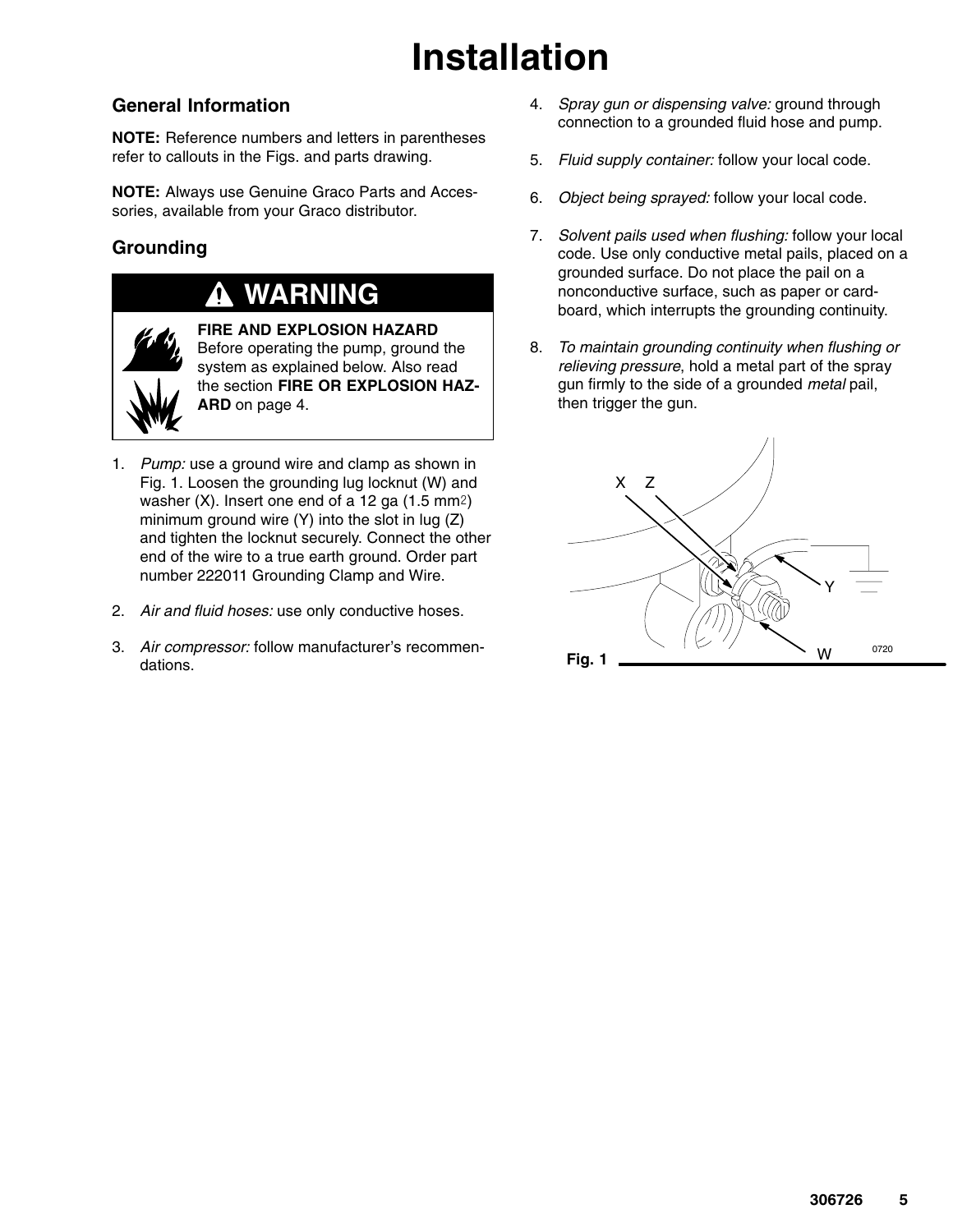## **Installation**

**NOTE:** Reference numbers and letters in parentheses in the text refer to callouts in the figure illustrations and the parts drawing.

The Typical installation shown on page 7 is only a guide to electing and installing required and optional accessories. For assistance in designing a system to suit your needs, contact your Graco representative.

Mount the pump to suit the type of installation planned. The pump dimensions and mounting hole layout are shown on page 17.

#### **Pail and Drum Length Pumps**

Install the pump in the drum or pail, using a suitable cover, bung adapter, or mounting clamp. The pump must be 1/2 in. (13 mm) off the bottom of the pail or drum.

If the pump has a drain back tube, connect a drain hose to it and route the hose back to the supply container.

**NOTE:** In a closed-head drum, be sure to loosen the vent plug in the drum cover to prevent formation of a vacuum.

### **WARNING**

Two accessories are required in your system: a bleed-type master air valve (A), if your pump does not have a Relax-A-Valve, and a fluid drain valve (H). These accessories help reduce the risk of serious injury including skin injection, splashing in the eyes, and injury from moving parts if you are adjusting or repairing the pump.

The bleed-type master air valve relieves air trapped between this valve and the pump after the air regulator is shut off. Trapped air can cause the pump to cycle unexpectedly. Locate the valve close to the pump.

The fluid drain valve assists in relieving fluid pressure in the displacement pump, hose, and gun; triggering the gun to relieve pressure may not be sufficient.

#### **Pumps With Relax-A-Valve**

An Evenflo air regulator may be installed on pumps having a Relax-A-Valve. This regulator prevents initial surging of non-atomized fluid when the gun is triggered. Air pressure in the pump is relieved automatically each time the gun trigger is released. When used with a Relax-A-Valve set in the automatic position, fluid pressure is relieved automatically also.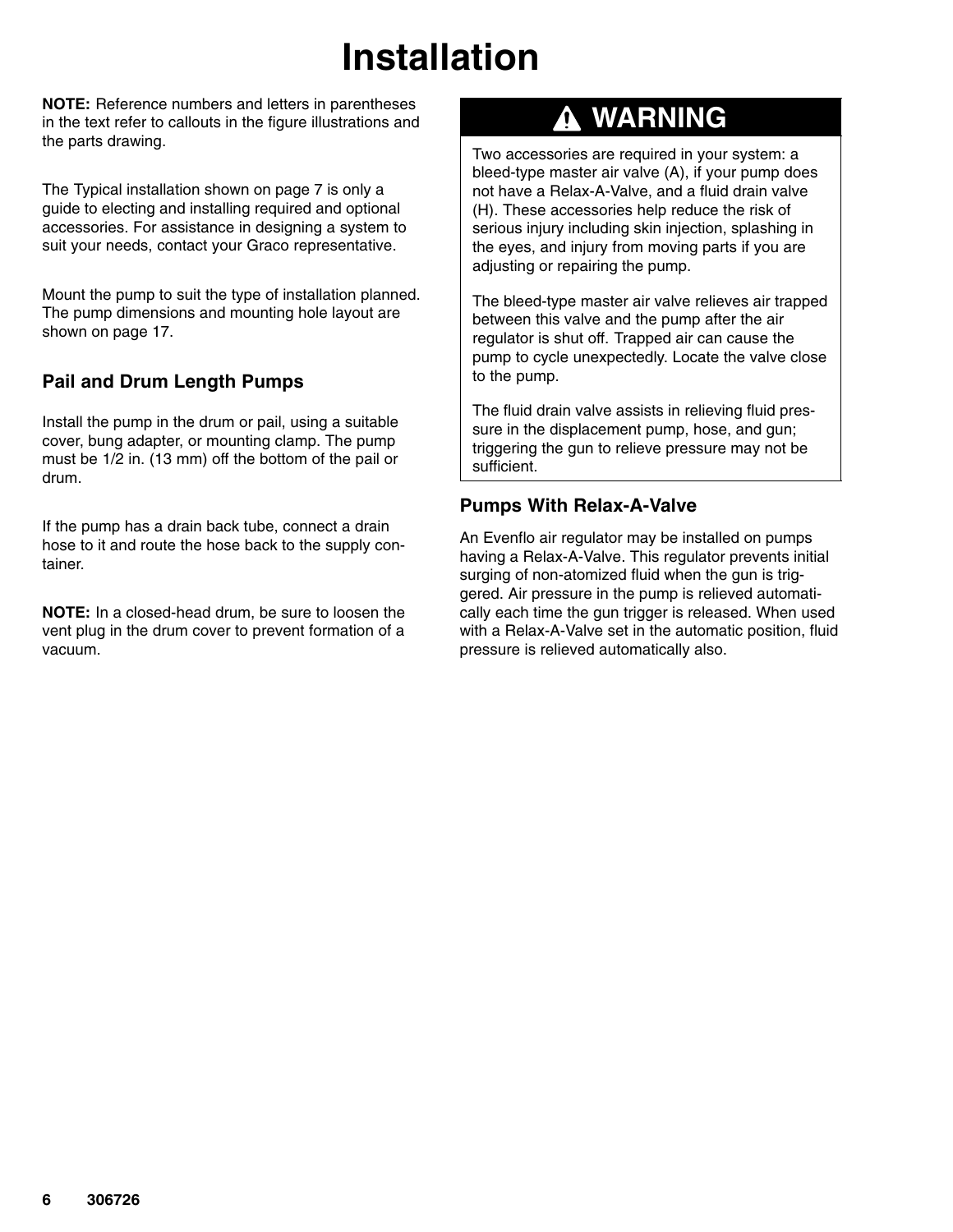## **Installation**

#### **All Pumps**

Install the air line accessories in the approximate order shown in the Typical Installation drawing. A pump runaway valve (B) senses when the pump is running too fast and shuts off the air supply to the motor. For automatic air motor lubrication, install an air line lubricator (D). (For manual lubrication, see Maintenance on page 10). Install the bleed-type master air valve (A) within easy reach of the pump. Install an air regulator (E) to control air to the motor and pump speed. An air line filter (C) removes harmful dirt and moisture from your compressed air supply.

#### **Typical Installation**

#### **KEY**

- **A** Bleed-Type Master Air Valve
- **B** Pump Runaway Valve
- **C** Air Line Filter
- **D** Air Line Lubricator
- **E** Pump Air Regulator
- **H** Drain Valve
- **J** Pump Ground Wire
- **K** Grounded Fluid Hose
- **L** Grounded Air Hose
- **20,** Relax-A-Valve
- **21** Drain Back Tube

Be sure that the air supply hose is properly grounded, and is at least 1.2 in. (13 mm) ID in order to supply an adequate volume of air to the motor.

On the fluid line, install a drain valve (H) close to the fluid outlet to assist in relieving fluid pressure (not required in pumps having a Relax-A-Valve). Connect a suitable grounded fluid hose and spray gun or dispensing valve to the pump's 3/4 in. npt outlet.

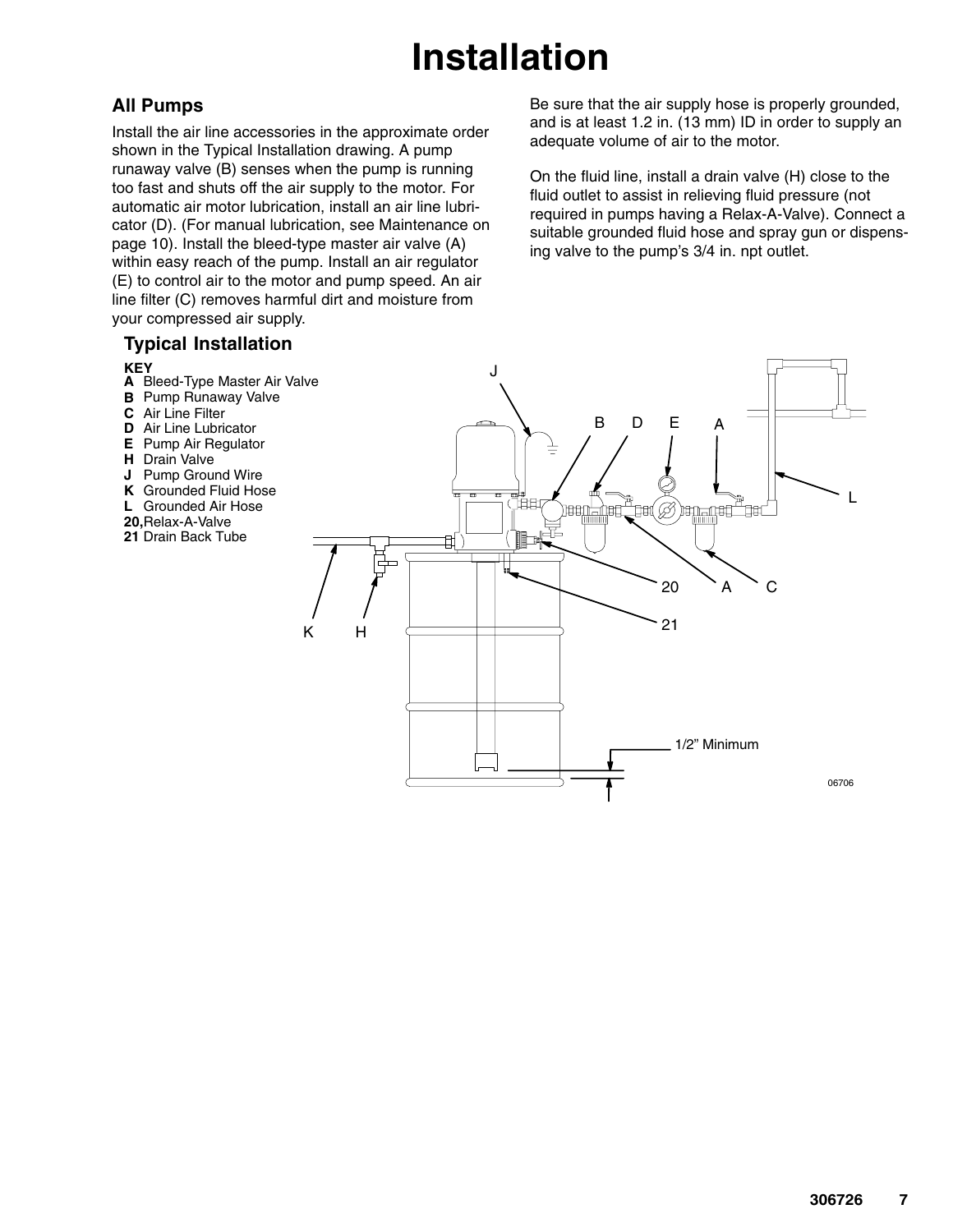## **Operation**

#### **Pressure Relief Procedure**

With the Evenflo control, its bypass valve, and the pump Relax-A-Valve properly set, fluid pressure is relieved from the pump and hose each time you release the gun trigger. Always engage the gun trigger safety when you stop spraying. To relieve air pressure, close the Evenflo regulators and open the bleed-type master air valve.

### **WARNING**

#### **SKIN INJECTION HAZARD**

*If you suspect that the Evenflo system is not properly set, or that pressure is not fully relieved,* the system pressure must

be manually relieved to prevent the system from starting or spraying accidentally. Fluid under high pressure can be injected through the skin and cause serious injury. To reduce the risk of an injury from skin injection, splashing fluid, or moving parts, follow the **Pressure Relief Procedure** whenever you:

- are instructed to relieve the pressure,
- stop spraying,
- check or service any of the system equipment,
- $\bullet$ or install or clean the spray tips.
- 1. Engage the spray gun or dispensing valve safety latch.
- 2. Close the pump air regulator.
- 3. Close the master bleed-type air valve (required).
- 4. Disengage the gun or dispensing valve safety latch.
- 5. Hold a metal part of the gun/valve firmly to a grounded metal waste container and trigger to relieve fluid pressure.
- 6. Engage the safety latch again.
- 7. Open the pump drain valve (required in your system), having a container to catch the drainage.

**NOTE:** If your pump has a Relax-A-Valve set in the automatic position, step 7 is not necessary.

8. Leave the drain valve open until you are ready to spray again.

*If you suspect that the spray tip or hose is completely clogged, or that pressure has not been fully relieved after following the steps above, very slowly* loosen the tip guard retaining nut or hose end coupling and relieve pressure gradually, then loosen completely. Now clear the tip or hose.

### **WARNING**

Never operate the pump with the air motor plate removed. Moving parts in the piston can pinch or amputate fingers.

#### **Startup**

### **WARNING**

To reduce the risk of serious injury whenever you are instructed to relieve pressure, always follow the **Pressure Relief Procedure** on page 8.

The pump was tested in oil, and some oil was left in the pump to protect it from corrosion. if the oil will contaminate the fluid your are pumping, flush it out.

To start the pump, close the fluid drain valve (H). Open the bleed-type master air valves (A). Holding a metal part of the spray gun/dispensing valve firmly against the side of a grounded metal pail, hold the trigger open while slowly opening the air regulator (E), Run the pump slowly until all air is purged from the gun/valve. Release the trigger and engage the safety latch (if applicable).

Use the air regulator (E) to control fluid pressure and pump speed. Always use the lowest pressure necessary to get the desired results. Higher pressures cause premature pump wear and spray tip wear, and usually do not improve the spray pattern.

### **WARNING**

To reduce the risk of overpressurizing your system, which could result in component rupture and cause serious injury, never exceed the maximum working pressure of the lowest rated component in your system. Lowering the air pressure to the motor will proportionately lower the fluid outlet pressure from the pump. Refer to the Technical Data on page 16 for the maximum air and fluid working pressure of this pump.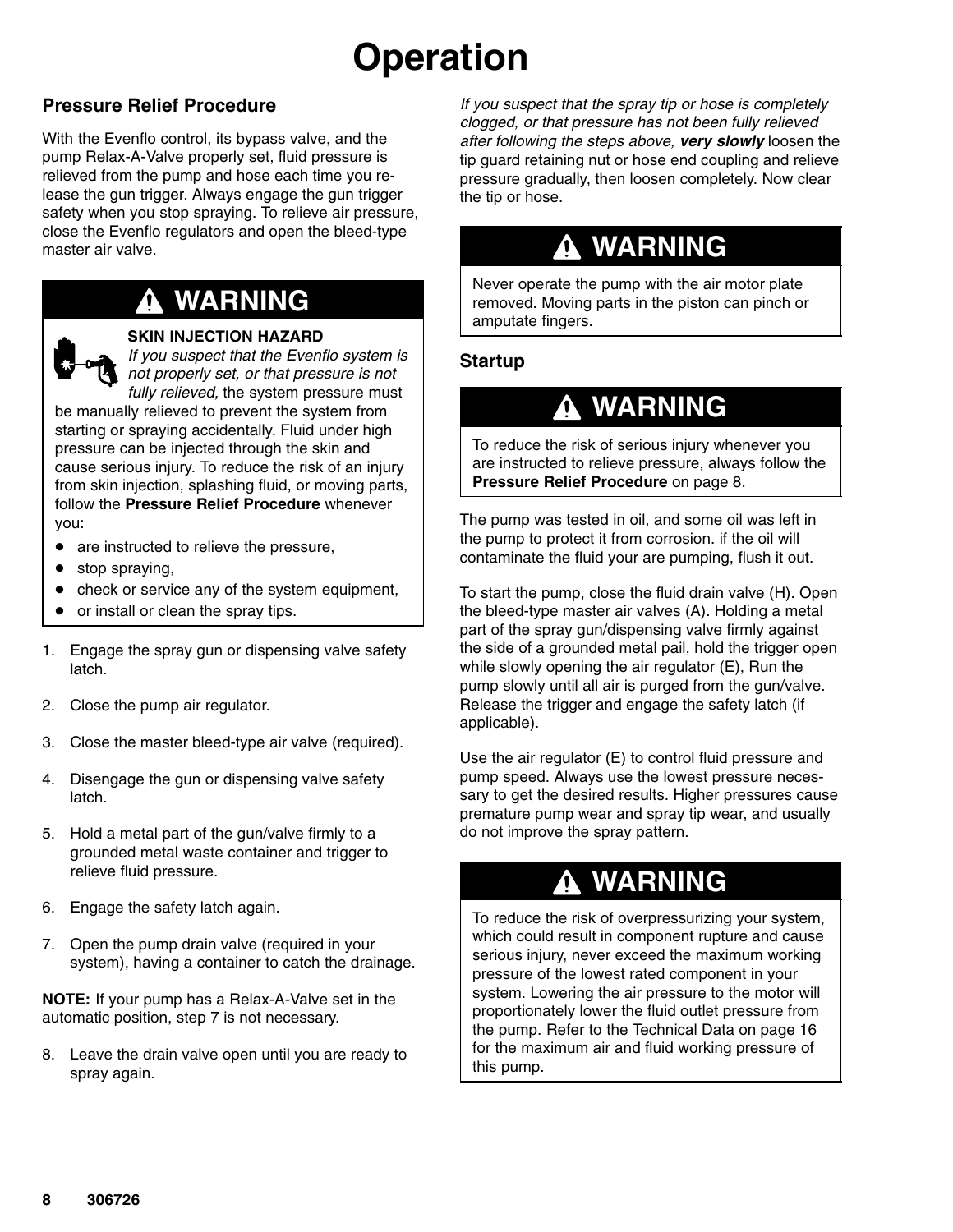## **Operation**

#### **Using the Relax-A-Valve**

If your pump has a Relax-A-Valve, it can be used to mix fluid by circulation (except in inductor-type follow plate installations), and it can be set to relieve fluid line pressure each time the pump air pressure is relieved.

*To circulate fluid,* open the Relax-A-Valve by loosening the locknut (119) and turning the T-handle screw (110) counterclockwise as far as possible. Start the pump and circulate the fluid as necessary. Stop the pump and close the Relax-A-Valve or set it in the automatic position. See Fig. 2.

*To set the automatic position,* loosen the locknut (119) and turn the T-handle screw (110) clockwise as far as possible. Back off the T-handle screw four turns and tighten the locknut. During normal operation, the fluid pressure is relieved automatically each time the air pressure to the pump is relieved.

**NOTE:** If your installation includes an Evenflo pressure regulator, air to the pump is automatically relieved each time your close the gun trigger, and the Relax--A-Valve, in turn, relieves fluid pressure.

Without an Evenflo, the bleed-type master air valve (A) should be used to relieve pump air pressure.



In a direct supply system, with adequate air pressure supplied to the motor, the pump starts when the gun or dispensing valve is opened, and stalls against pressure when it is closed.

If the pump accelerates quickly or is running too fast, stop it immediately. Check the fluid supply and refill it if necessary. Prime the pump to remove all air from the system, or flush the pump, **relieve the pressure**, but leave the system filled with mineral spirits or an oilbased solvent to protect the pump from corrosion.

**NOTE:** A pump runaway valve (B) can be installed on the air line to automatically shut off the pump if it starts to run too fast.

#### **Shutdown and Care of the Pump**

### **WARNING**

To reduce the risk of serious injury whenever you are instructed to relieve pressure, always follow the **Pressure Relief Procedure** on page 8.

**Relieve the pressure** whenever you stop spraying.

Always stop the pump at the bottom of its stroke to prevent fluid from drying on the rod and damaging the throat packings.

If you are pumping fluid which dries, hardens, or sets up, flush the system with a compatible solvent as often as necessary to prevent a build up of dried fluid in the pump or hoses.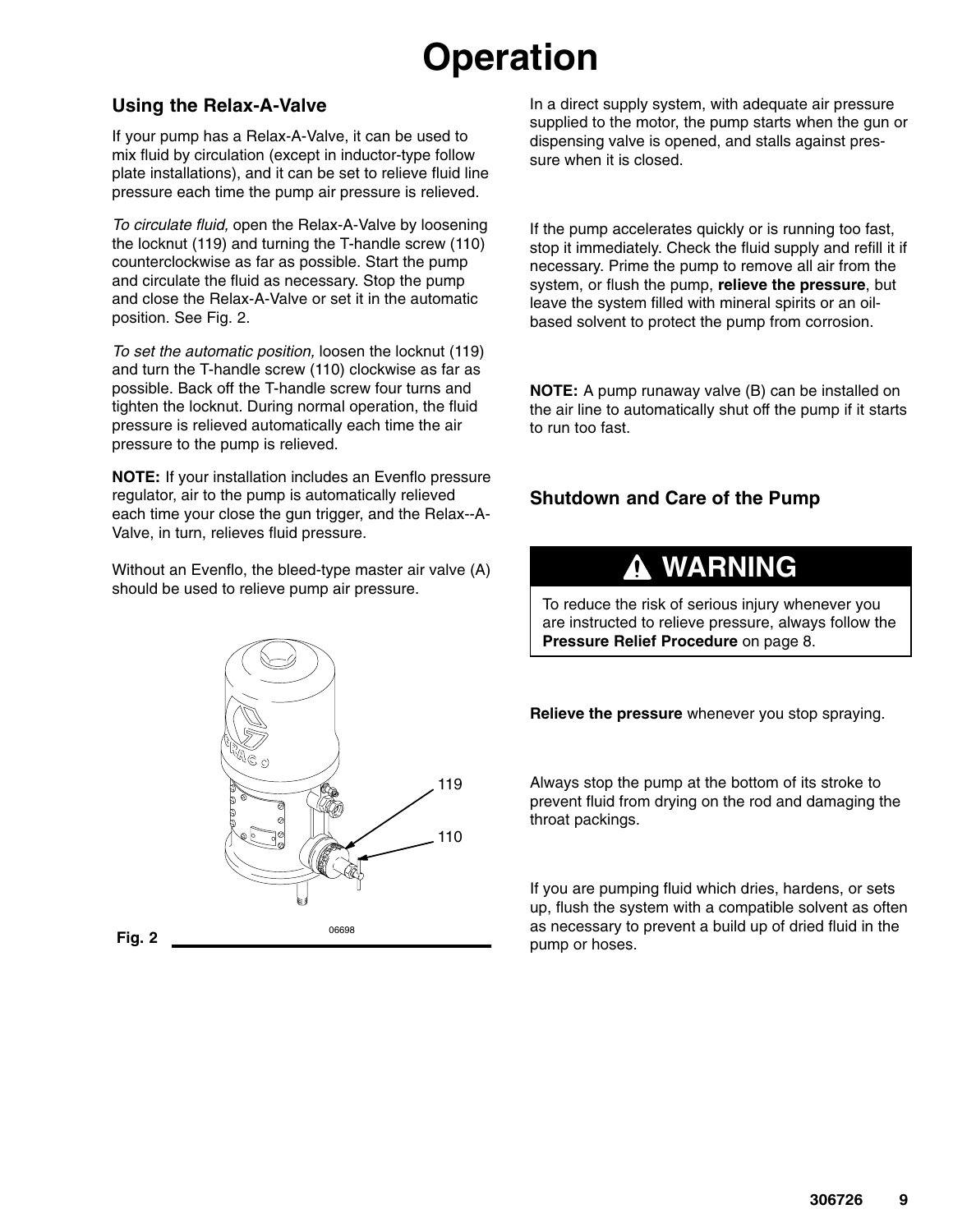## **Maintenance**

#### **Lubrication**

If your system includes an automatic air line lubricator, adjust the lubricator as instructed in the separate instruction manual.

For manual lubrication, each day, remove the air inlet hose and place 12 to 15 drops of high quality, light motor oil in the inlet. Reattach the hose and turn on the air to blow the oil into the motor.

#### **Throat Packing Adjustment**

### **WARNING**

To reduce the risk of serious injury whenever you are instructed to relieve pressure, always follow the **Pressure Relief Procedure** on page 8.

Once a week, or after each 40 hours of operation, check the tightness of the throat packing nut. It should be tight enough to stop leakage, but no tighter.

To check, first **relieve the pressure.** Then, remove the identification plate (M) from the motor. Using a spanner wrench or a 0.22 in (5.6 mm) diameter rod, adjust the nut. Reinstall the identification plate before operating the pump. See Fig. 3.

#### **Flushing**

### **WARNING**

To reduce the risk of serious injury whenever you are instructed to relieve pressure, always follow the **Pressure Relief Procedure** on page 8.

To reduce the risk of injection injury, static sparking, or splashing in the eyes or on the skin, **relieve the pressure.** Then, remove the spray tip (spray guns or spray valves only) before flushing. Hold a metal part of the gun/valve firmly to the side of a grounded metal pail and use the lowest possible fluid pressure during flushing.



**Fig. 3**

#### **Corrosion Protection**

### **WARNING**

To reduce the risk of serious injury whenever you are instructed to relieve pressure, always follow the **Pressure Relief Procedure** on page 8.

### **A CAUTION**

Water, or even moist air, can cause your pump to corrode. To help prevent corrosion, never leave the pump filled with water-based fluid or air. After normal flushing, flush the pump again with mineral spirits or oil-based solvent, and **relieve the pressure.** This leaves the mineral spirits in the pump.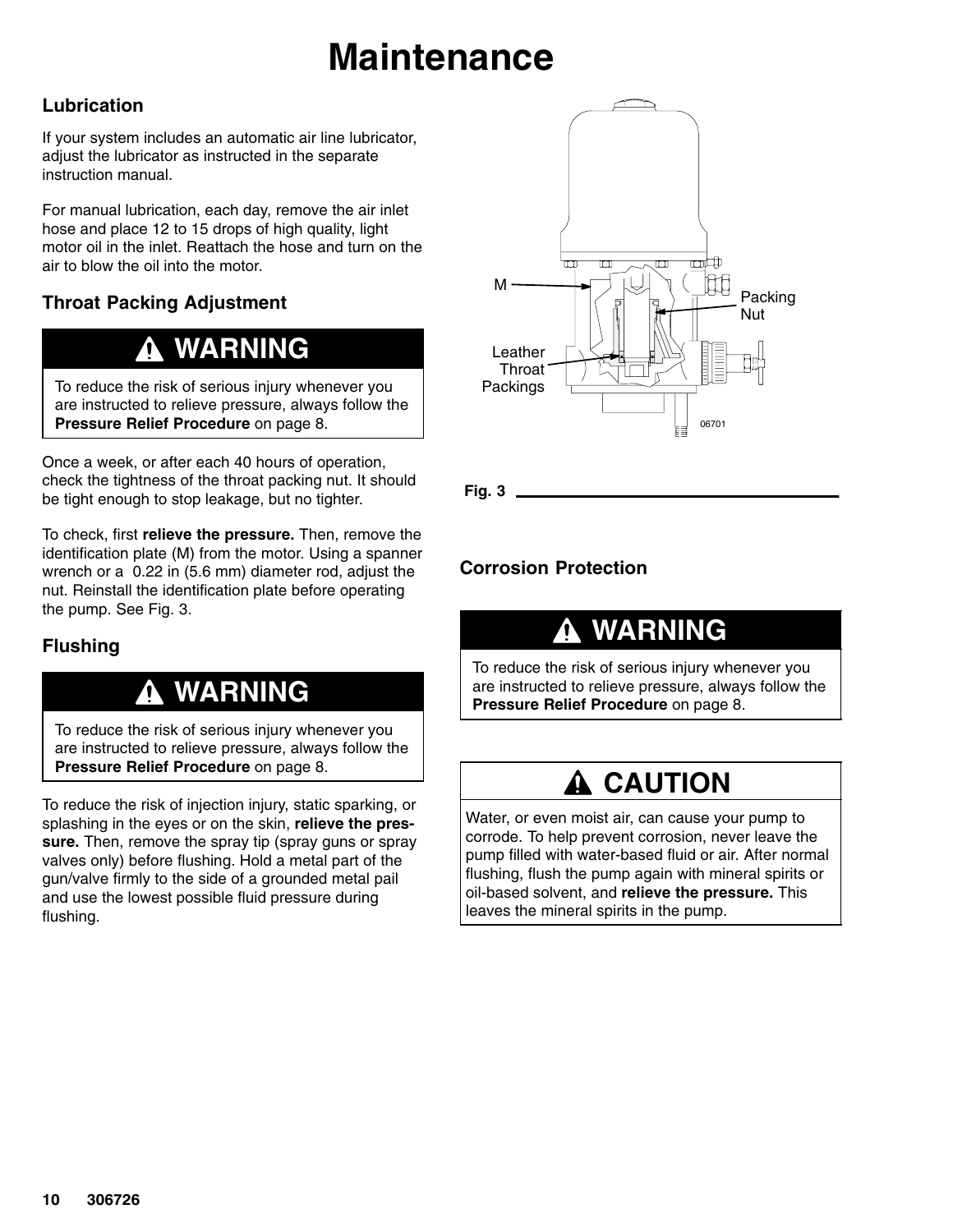## **Troubleshooting**

### **WARNING**

To reduce the risk of serious injury whenever you are instructed to relieve pressure, always follow the **Pressure Relief Procedure** on page 8.

**Relieve the pressure** before you check or service any system equipment.

**NOTE:** Check all possible problems and solutions before disassembling the pump.

#### **WARNING**  $\boldsymbol{\Lambda}$

Never operate the pump with the air motor plate removed. Moving parts in the piston can pinch or amputate fingers.

| Problem                          | Cause                                            | <b>Solution</b>            |
|----------------------------------|--------------------------------------------------|----------------------------|
| Pump does not operate, or no     | Loose or broken pump parts                       | Disassemble, check, repair |
| fluid flow                       | Restricted line or inadequate air sup-<br>ply    | Clear, increase            |
|                                  | Exhausted fluid supply                           | Refill and prime           |
|                                  | Clogged fluid hoses                              | Clean, or replace          |
|                                  | Fluid intake or piston valves need<br>adjustment | Adjust, see page 12        |
|                                  | Damaged air motor                                | Repair; see 306-982        |
| Pump operates, but output is low | Insufficient air supply                          | Increase                   |
|                                  | Exhausted fluid supply                           | Refill and prime           |
|                                  | Obstructed gun or dispensing valve               | Clear                      |
|                                  | Damaged fluid pump packings                      | Replace, see page 12       |
|                                  | Held open or worn piston or intake<br>valve      | Repair; see page 12        |
| Erratic or accelerated operation | Exhausted fluid supply                           | Refill and prime           |
|                                  | Fluid intake or piston valve worn                | Repair; see page 12        |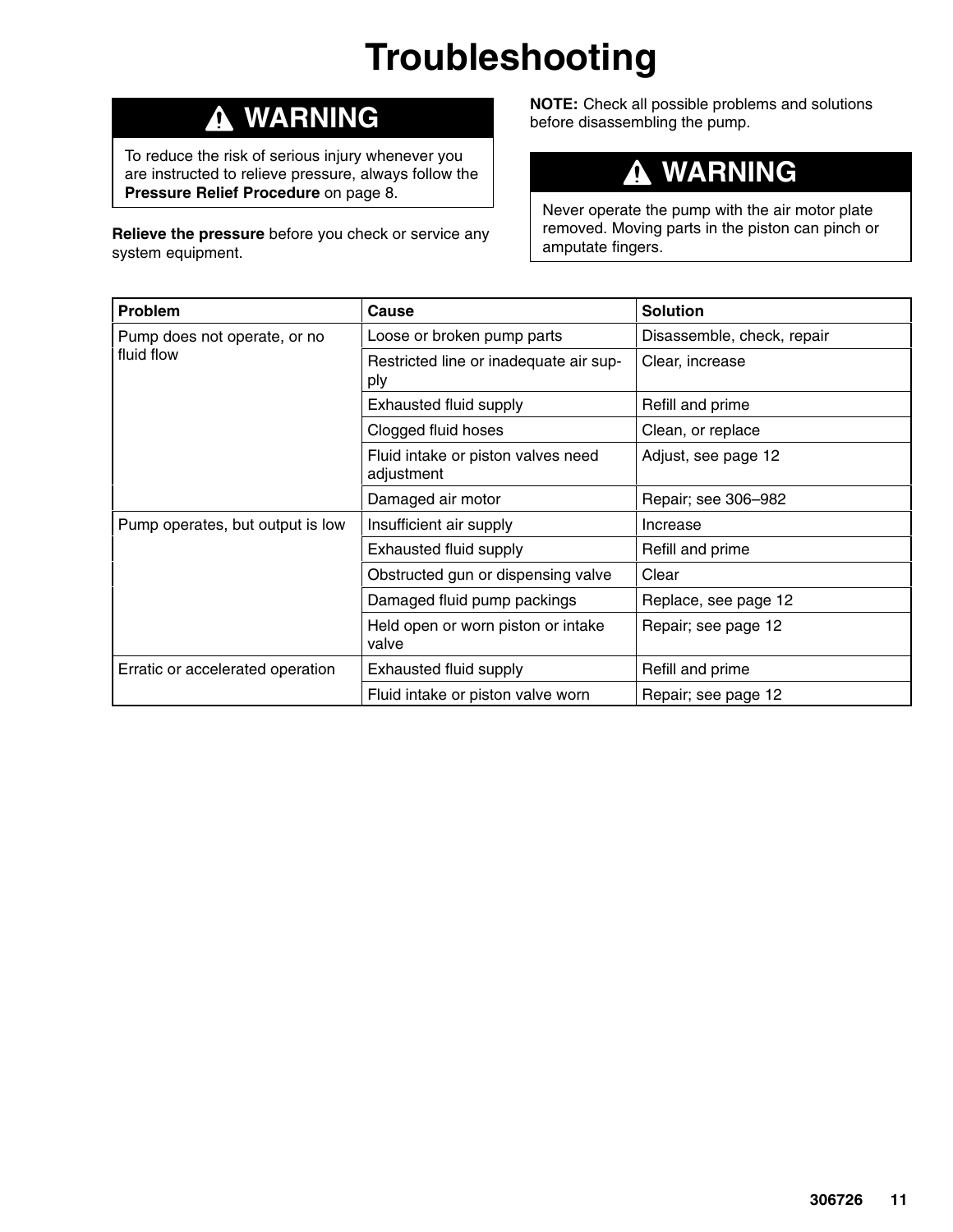## **Service**

#### **Displacement Pump Repair**

#### *Before you start:*

- 1. A packing repair kit, part no. 237498 is available. This kit includes two glands and eight packings for the motor as well as o-rings, packings, and washers for the displacement pump. For the best results use all the parts in the kit.
- 2. Clean all parts as you disassemble them, using a compatible solvent, and inspect for wear or damage. Replace parts as necessary.

#### **Intake Valve** (See Fig. 4)

### **WARNING**

To reduce the risk of serious injury whenever you are instructed to relieve pressure, always follow the **Pressure Relief Procedure** on page 8.

#### 1. **Relieve the pressure.**

- 2. Unscrew the intake valve housing (15).
- 3. Remove the ball stop pin (17). Inspect the ball (4) and seat (19a) for nicks or scratches.
- 4. Replace the ball and/or seat if it is damaged, as damaged parts do not seal properly and may cause poor pump performance.
- 5. If no further service is needed reassemble the intake valve. Be sure the ball stop pin (17) is reinstalled in the proper holes. See Check Valve Adjustment at right.

#### **Piston**

- 6. Unscrew the riser tube (9) from the pump base. Clean the tube and inspect it for wear by holding it up to a light at a slight angle. If you see wavy lines or scratches where the piston travels, replace the tube as it will not seal well with the new piston packings and the pump will perform poorly.
- 7. Loosen the locknut (2) and unscrew the piston (8) from the connecting rod (16).
- 8. Disassemble and clean all parts.
- $12$ 306726

9. Reassemble the piston, using all the new parts from the kit and any other new parts needed. Oil the leather packings (10\*) first. Then, reassemble the parts on the piston seat (7) in this order; backup washer (13), spreader (11), leather packing (10\*), spacer (14) with a new o-ring (5) installed on it, another leather packing (10\*), spreader (11) and backup washer (13\*).

**NOTE:** To replace the throat packings, follow the steps given in your separate air motor manual, 306–392, supplied, before continuing with this procedure.

- 10. Apply sealant to the threads of the seat (7) and screw onto the piston body (8). Screw the piston onto the connecting rod (16) and adjust the ball travel as instructed in Check Valve Adjustment, below. Tighten the locknut (2).
- 11. Check the o-ring (6) in the pump base and replace it if necessary.
- 12. Lubricate the piston packings and the inner wall at the top of the riser tube (9). Wrap the packings with a guide collar made of 1/64 in. maximum thickness shim stock or metal sheeting. Using a turning motion, work the first leather packing into the riser tube. Remove the guide collar and push the riser tube up and screw it into the base. Torque the tube to  $100-150$  ft-lb  $(135-204 \text{ N}\cdot\text{m})$ .

#### **Reassembly**

- 1. Be sure the check valves are properly adjusted. See below.
- 2. Reinstall the intake valve.
- 3. Reconnect the pump's ground wire to a true earth ground.

#### **Check Valve Adjustment**

These pumps have adjustable fluid intake and piston ball checks, which are factory-set for medium viscosity fluids.

**To change the piston ball travel,** loosen the locknut (2). Turn the piston body (8) counterclockwise to increase and clockwise to decrease. Medium viscosity fluids should have a 3/16 in (5 mm) ball travel. See Fig. 5. Decreasing the ball travel minimizes surging at stroke changeover, but too short a ball travel restricts the flow and slows down the pump.

**To change the intake valve ball travel,** move the ball stop pin (17) to a higher or lower set of holes. Use the middle holes for medium viscosity fluids.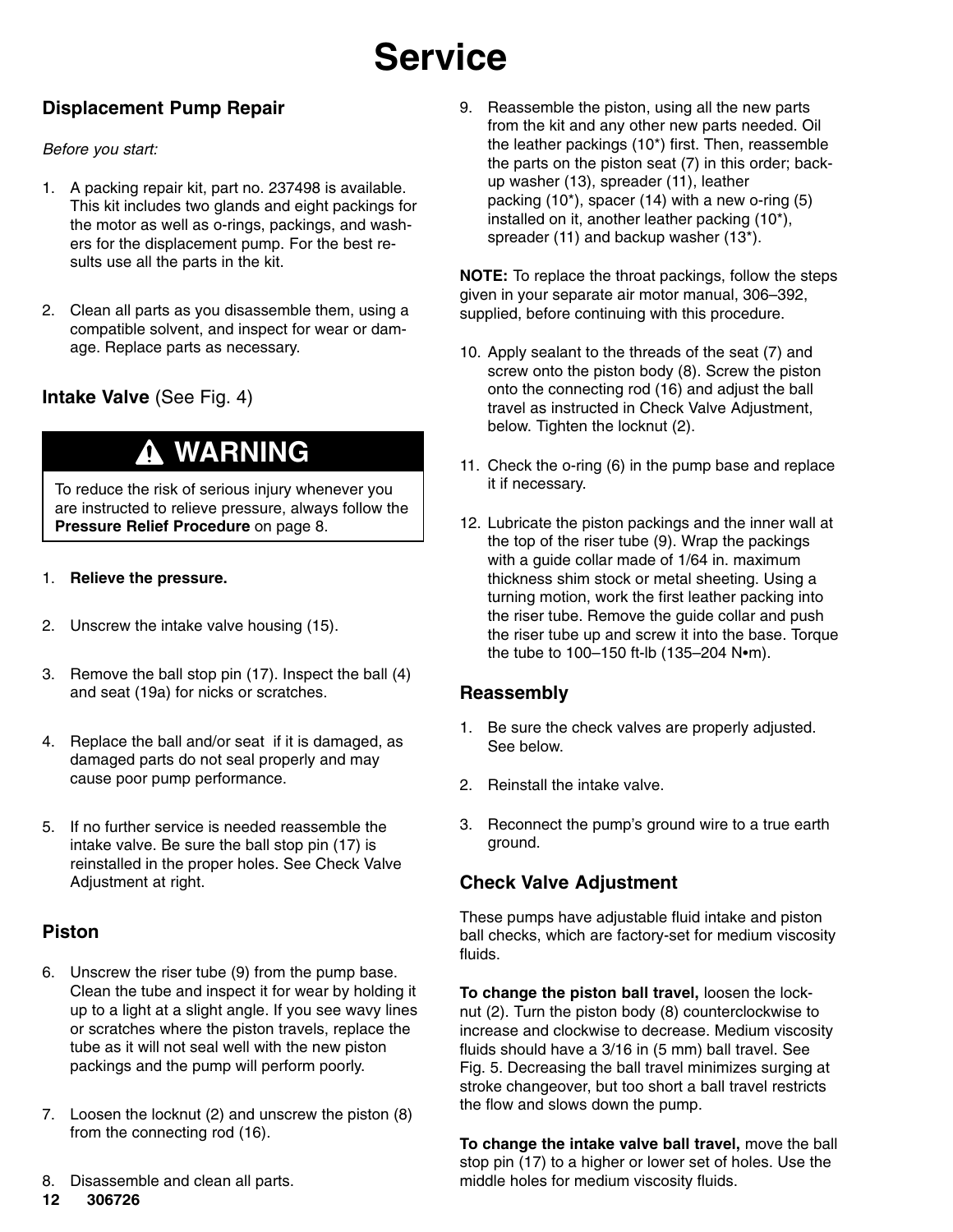## **Service**

#### **Relax-A-Valve Repair**

To remove an obstruction from the valve, loosen the locknut (119) and turn the T-handle completely counterclockwise. Turn on the pump and operate to flush out the obstruction. Stop the pump and **relieve the pressure**. Reset the Relax-A-Valve to the automatic position (See page 9).

If further repair is needed, relieve the pressure. Unscrew the valve housing (114) and seat (118) from the pump base. See Fig. 6.

Clean and inspect the seat and tip (117c) for wear or damage, replacing parts as necessary.

Check the piston travel. Unscrew the cap (115) from the housing. Check for a 1/4 in. (6 mm) clearance between the stop nut (112) and the jam nut (103). If adjustment is necessary, loosen the jam nut and turn the adjusting stem (111) in or out until you obtain the proper clearance. See Fig. 6. Tighten the jam nut.

Reassemble the Relax-A-Valve in the reverse order.



15 4

 $06703$  06704 06704

114

**Fig. 5 Fig. 6**

19

119

115

112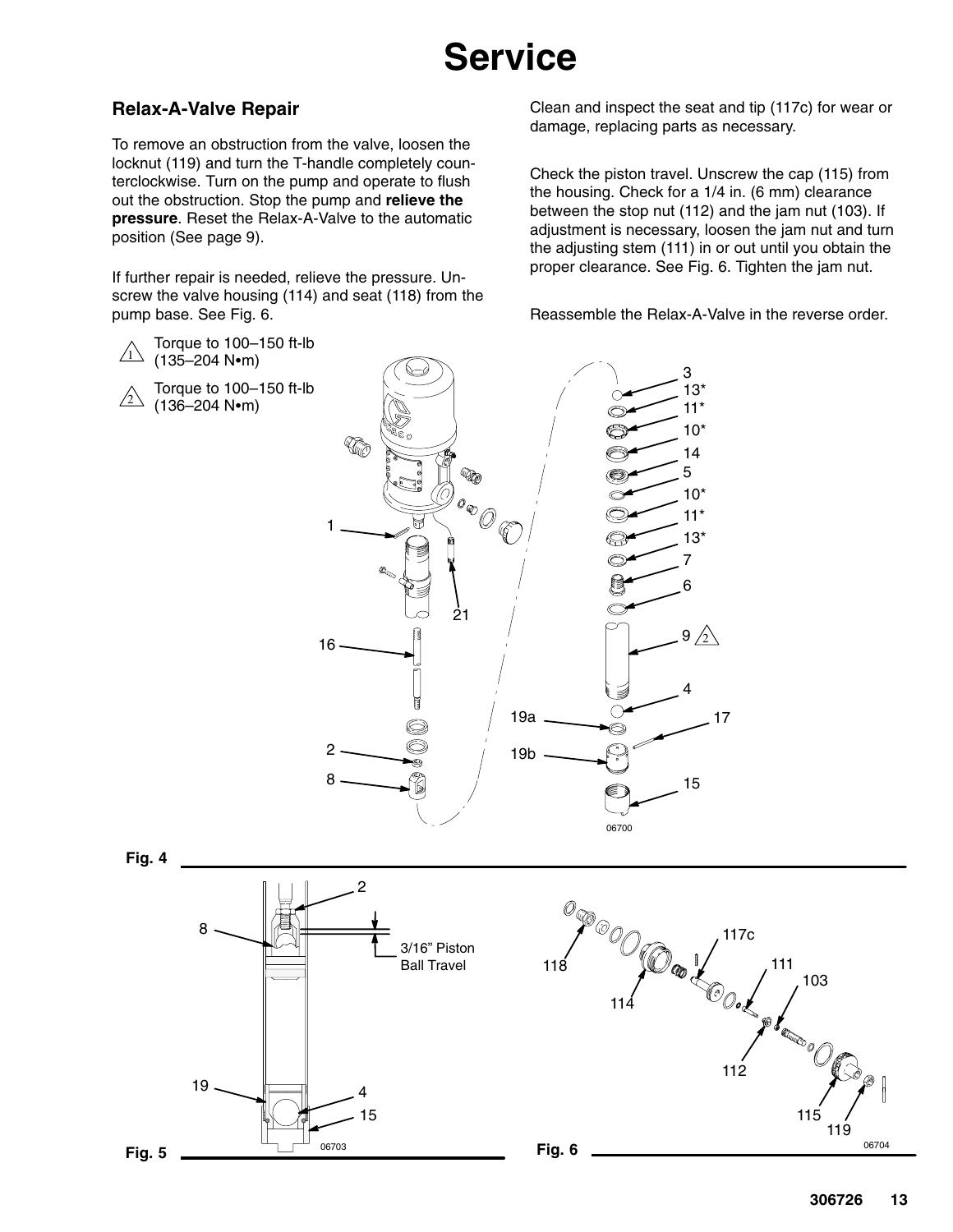

#### **Model 205628, Series H**

Includes items 1–22



| Ref.<br>No.     | Part No. | <b>Description</b>                    | Qty. |
|-----------------|----------|---------------------------------------|------|
| 1               | 100103   | PIN, cotter; $1/8$ " dia x $1-1/2$ "  | 1    |
| 2               | 100111   | NUT, hex, jam; 1/2-20                 | 1    |
| 3               | 100279   | BALL, steel; 7/8" dia.                | 1    |
| 4               | 101178   | BALL, steel; 1-1/4" dia.              | 1    |
| $5*$            | 154662   | O-RING; buna-N                        | 1    |
| 6               | 156641   | O-RING; buna-N                        | 1    |
| $\overline{7}$  | 156989   | SEAT, fluid piston valve              | 1    |
| 8               | 157184   | BODY, fluid piston                    | 1    |
| 9               | 158399   | TUBE, riser; 32.75" (832 mm)          | 1    |
| $10*$           | 158402   | PACKING, cup; leather                 | 2    |
| $11*$           | 171590   | WASHER, spreader                      | 2    |
| 12              | 158586   | BUSHING, pipe; 1" npt(m) x 3/4 npt(f) | 1    |
| $13*$           | 171594   | WASHER, backup                        | 2    |
| 14              | 158857   | SPACER, fluid piston packing          | 1    |
| 15              | 159839   | HOUSING, intake valve                 | 1    |
| 16              | 164928   | ROD, comm.; 22.325" (643 mm)          | 1    |
| 17              | 160726   | STOP, ball, intake ball               | 1    |
| 18              | 205647   | <b>AIR MOTOR</b>                      |      |
|                 |          | See manual 306-982 for parts          | 1    |
| 19              | 204762   | FOOT VALVE BODY & SEAT ASSY           |      |
|                 |          | Includes items 19a and 19b            | 1    |
| 19a             | 161521   | . SEAT, foot valve                    | 1    |
| 19 <sub>b</sub> | 161820   | . SEAT, ball                          | 1    |
| 20              | 206280   | RELAX-A-VALVE ASSEMBLY                |      |
|                 |          | See parts list on page 16             | 1    |
| 21              | 100992   | TUBE, drain back                      | 1    |
| 22              | 158256   | ADAPTER, air inlet;                   |      |
|                 |          | $1/2$ npt(m) x $3/8$ npsm(f) swivel   | 1    |

*\* Included in repair kit 237498*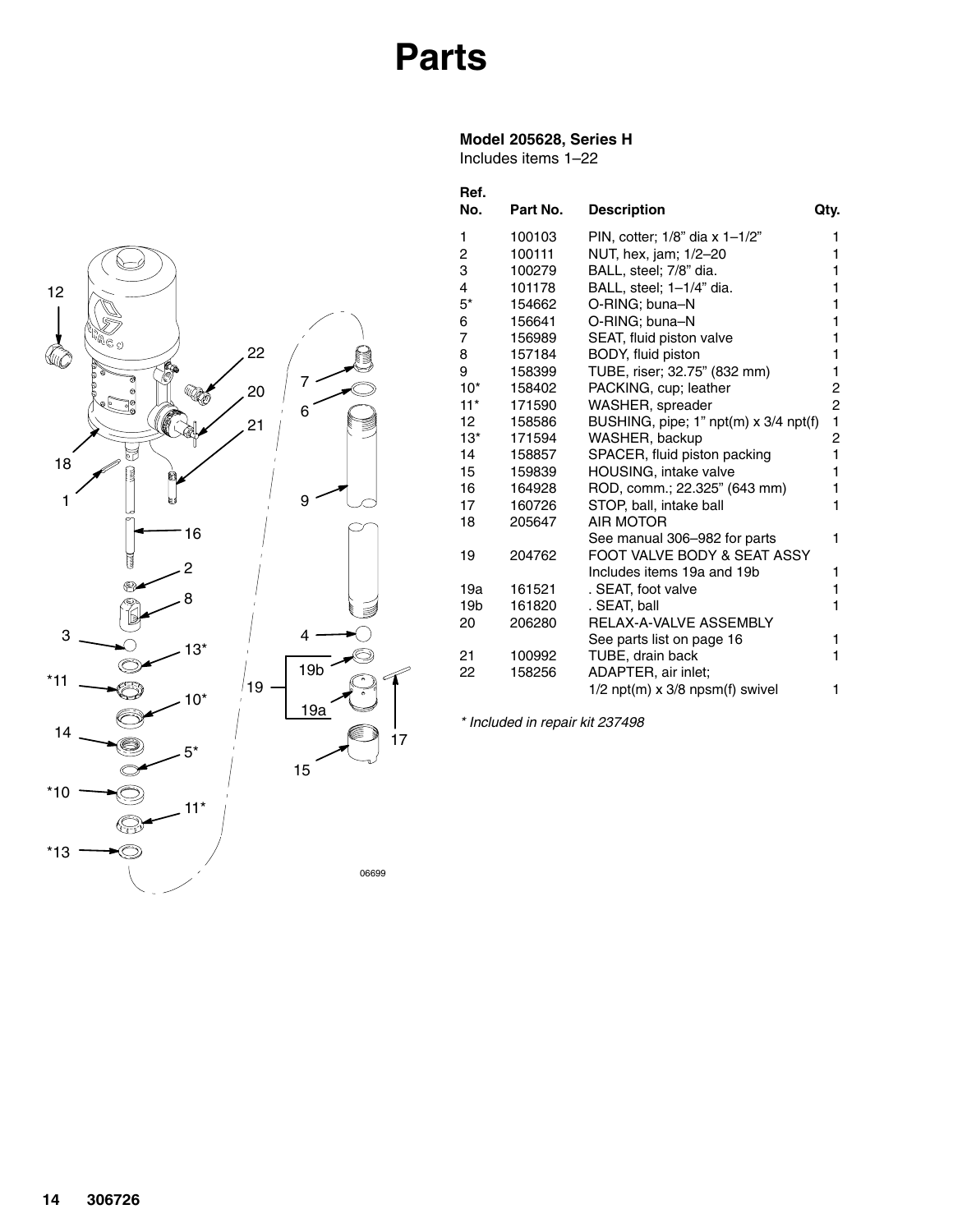### **Parts**

#### **Model 205627, Series H**

Includes items 1–28

| Ref.<br>No.     | Part No. | <b>Description</b>                   | Qty.           |
|-----------------|----------|--------------------------------------|----------------|
| 1               | 100103   | PIN, cotter; $1/8$ " dia x $1-1/2$ " | 1              |
| 2               | 100111   | NUT, hex, jam; 1/2-20                | 1              |
| 3               | 100279   | BALL, steel; 7/8" dia.               | 1              |
| 4               | 101178   | BALL, steel; 1-1/4" dia.             | 1              |
| $5*$            | 154662   | O-RING; buna-N                       | 1              |
| 6               | 156641   | O-RING; buna-N                       | 1              |
| 7               | 156989   | SEAT, fluid piston valve             | 1              |
| 8               | 157184   | BODY, fluid piston                   | 1              |
| 9               | 159258   | TUBE, riser; 17" (432 mm)            | 1              |
| $10*$           | 158402   | PACKING, cup; leather                | 2              |
| $11*$           | 171590   | WASHER, spreader                     | $\overline{2}$ |
| 12              | 158555   | NIPPLE, reducing;                    |                |
|                 |          | 1" $npt(m) \times 3/4$ npt(f)        | 1              |
| $13*$           | 171594   | WASHER, backup                       | 2              |
| 14              | 158857   | SPACER, fluid piston packing         | 1              |
| 15              | 159839   | HOUSING, intake valve                | 1              |
| 16              | 164927   | ROD, comm.; 9.625" (244.5 mm)        | 1              |
| 17              | 160726   | STOP, ball, intake ball              | 1              |
| 18              | 205647   | <b>AIR MOTOR</b>                     |                |
|                 |          | See manual 306982 for parts          | 1              |
| 19              | 204762   | FOOT VALVE BODY & SEAT ASSY          |                |
|                 |          | Includes items 19a and 19b           | 1              |
| 19a             | 161521   | . SEAT, foot valve                   | 1              |
| 19 <sub>b</sub> | 161820   | . SEAT, ball                         | 1              |
| 20              | 206280   | RELAX-A-VALVE ASSEMBLY               |                |
|                 |          | See parts list on page 16            | 1              |
| 21              | 100992   | TUBE, drain back                     | 1              |
| 22              | 159445   | PLUG, 1-3/8-12 NF2 thread            | 1              |
| 23              | 159446   | GASKET, vellumoid                    | 1              |
| 24              | 159890   | GASKET, copper                       | 1              |
| 25              | 157834   | PLUG; 5/8-18 NF2 thread              | 1              |
| 28              | 222308   | <b>BUNG ADAPTER ASSEMBLY</b>         |                |
|                 |          | Includes items 28a and 28b           | 1              |
| 28a             | 104542   | . SCREW, cap hex hd; M8 x 1.25       | 1              |
| 28 <sub>b</sub> | 210834   | . ADAPTER, bung                      | 1              |

*\* Included in repair kit 237498*

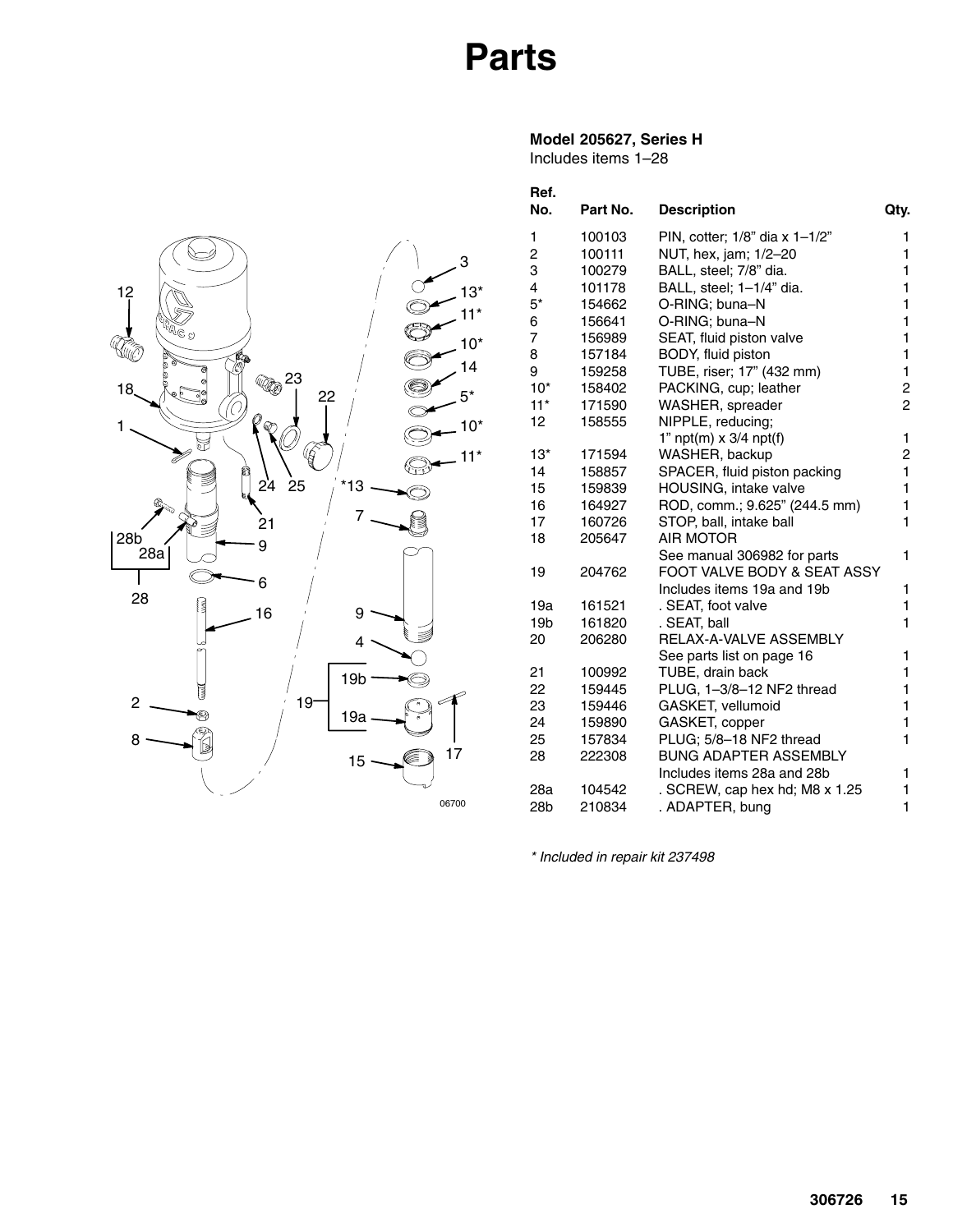### **Parts**



|                  | <b>Ref. No. 20</b><br><b>Model 206280</b> |                                       |      | Ref.<br>No. | Part No. | <b>Description</b>       | Qty. |
|------------------|-------------------------------------------|---------------------------------------|------|-------------|----------|--------------------------|------|
|                  | Includes items 101-119                    |                                       |      | 110         | 157131   | HANDLE, valve tee        | 1.   |
|                  |                                           |                                       |      | 111         | 158389   | STEM, adjusting          |      |
| Ref.             |                                           |                                       |      | 112         | 158390   | NUT, stop                |      |
| No.              | Part No.                                  | <b>Description</b>                    | Qty. | 113         | 158391   | SCREW, adjusting         |      |
|                  |                                           |                                       |      | 114         | 158393   | HOUSING, relax-a-valve   |      |
| 101              | 100694                                    | LOCKWASHER, internal, shkprf; 7/16" 1 |      | 115         | 158396   | CAP, relax-a-valve       |      |
| 102 <sub>2</sub> | 100992                                    | TUBE, drain back                      |      | 116         | 159890   | GASKET, copper           |      |
| 103              | 101345                                    | NUT, hex, jam; 1/4-20                 |      | 117         | 203376   | <b>STEM ASSEMBLY</b>     |      |
| 104              | 101389                                    | SEAL, leather                         |      |             |          | Includes items 117a-117c |      |
| 105              | 153996                                    | SPRING, compression                   |      | 117a        | 159050   | . STEM, valve            |      |
| 106              | 154594                                    | O-RING, Buna-N                        |      | 117b        | 101379   | . PIN, spring, straight  |      |
| 107              | 154662                                    | O-RING                                | 2    | 117c        | 203375.  | TIP, needle valve        |      |
| 108              | 155508                                    | GASKET, vellumoid                     |      | 118         | 203374   | <b>SEAT ASSEMBLY</b>     |      |
| 109              | 156633                                    | O-RING, Buna-N                        |      | 119         | 100111 N | UT, hex, jam; 1/2-20     | 2    |

## **Technical Data**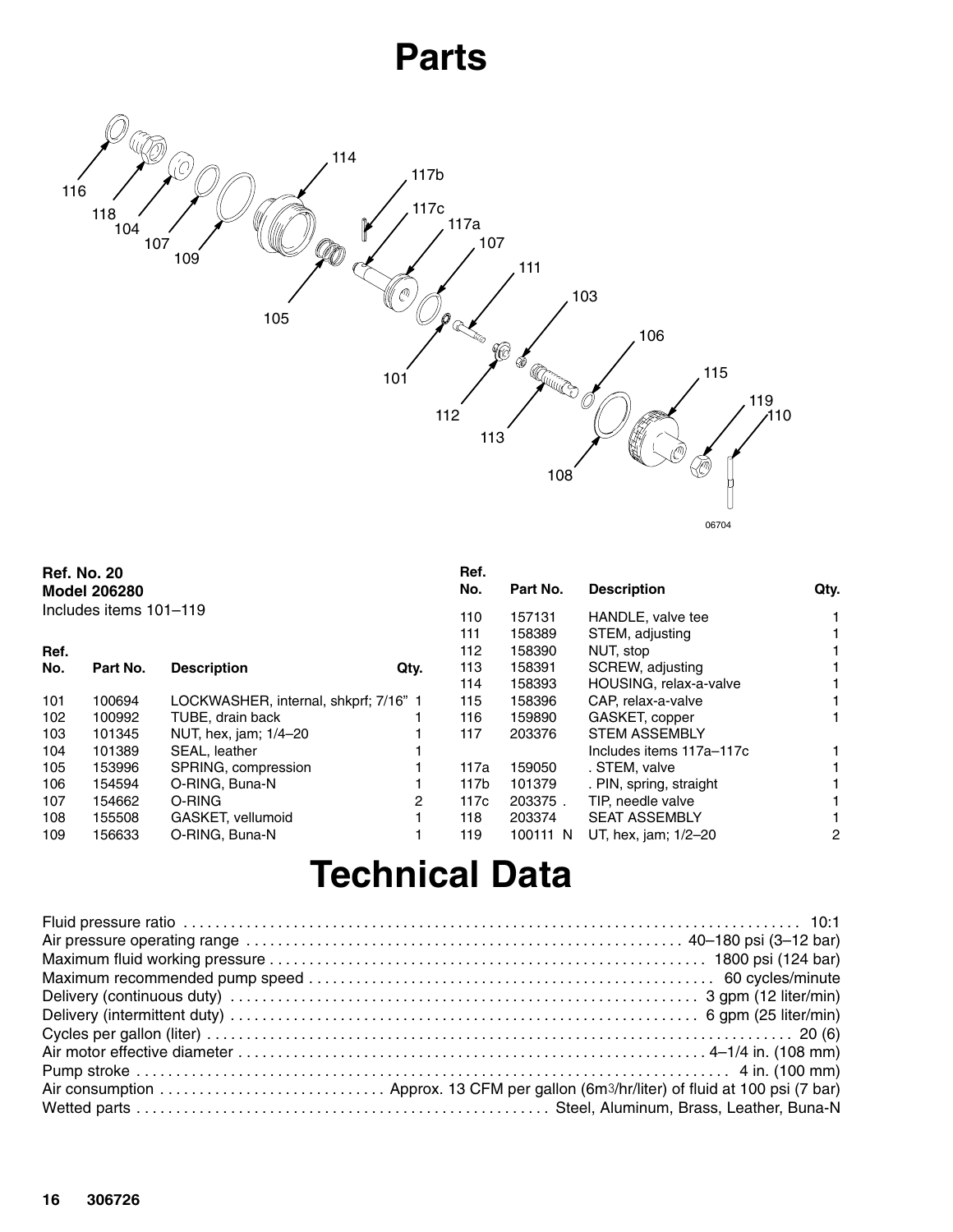## **Dimensions**

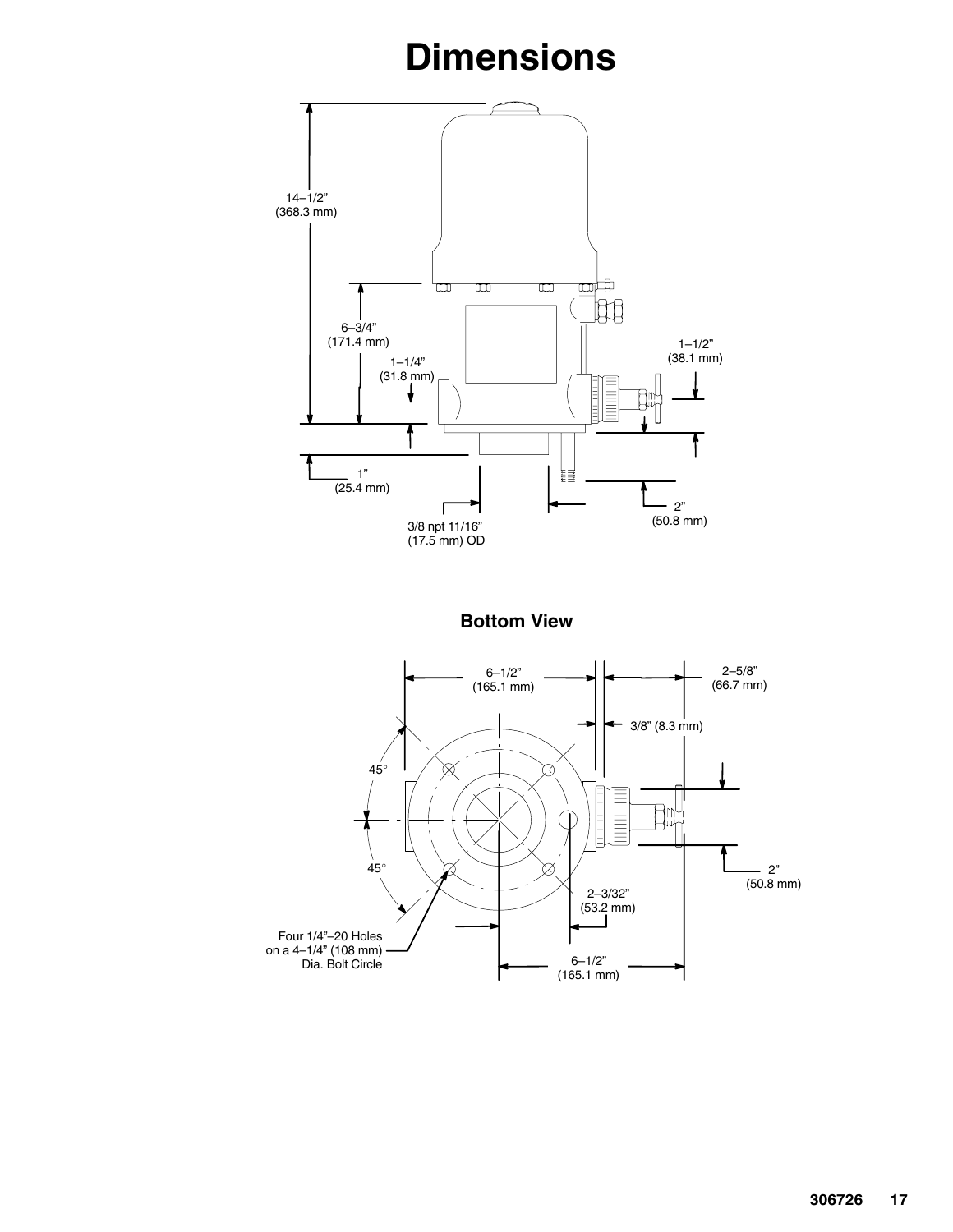### **Dimensions**

**Model 205627, Series H** Weight: 29 lb (13 Kg)

**Model 205628, Series H** Weight: 40 lb (18 Kg)

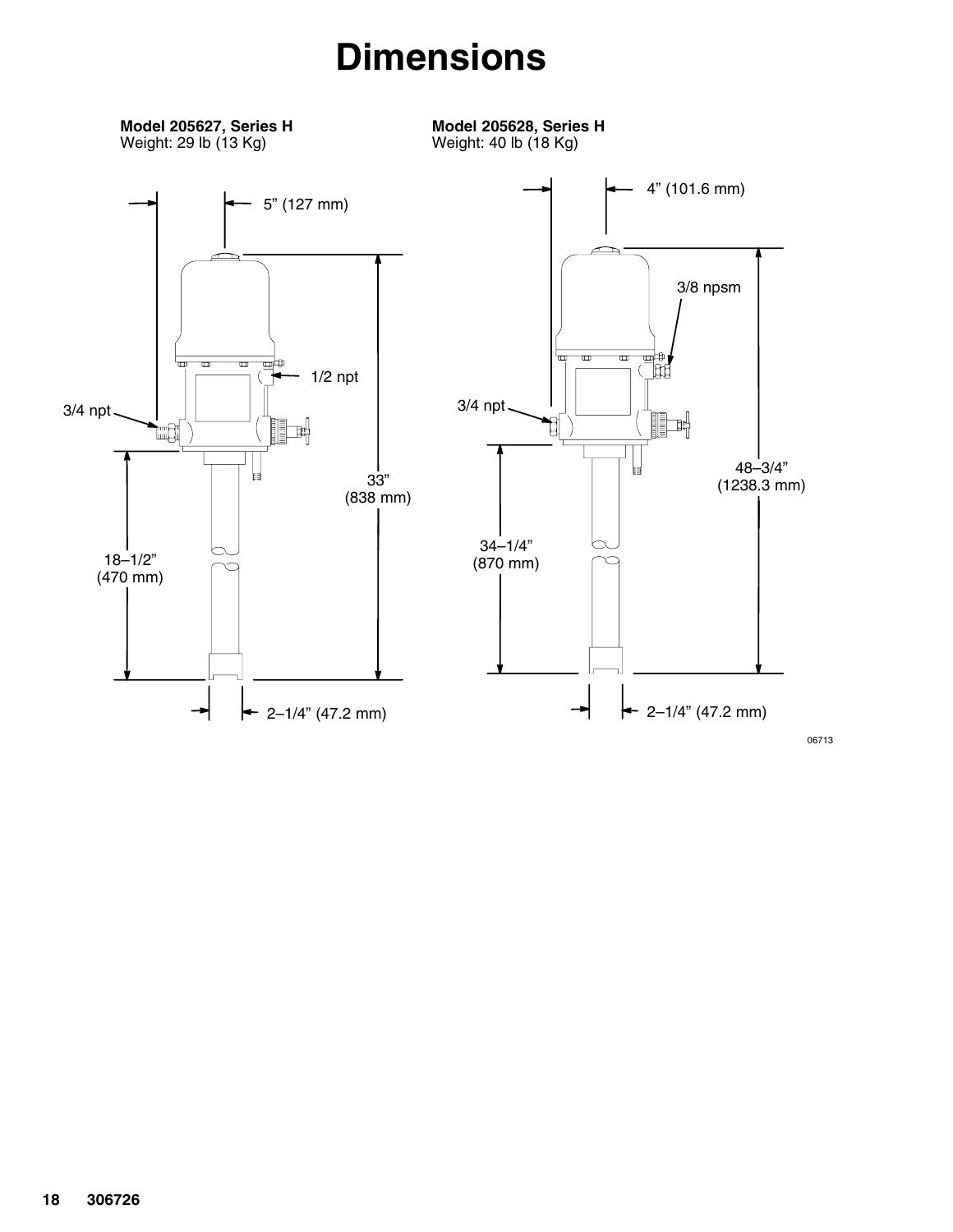| $\overline{\phantom{0}}$                                                                                                                                                                                                                                                                                                                                                                                                                                                   |
|----------------------------------------------------------------------------------------------------------------------------------------------------------------------------------------------------------------------------------------------------------------------------------------------------------------------------------------------------------------------------------------------------------------------------------------------------------------------------|
|                                                                                                                                                                                                                                                                                                                                                                                                                                                                            |
|                                                                                                                                                                                                                                                                                                                                                                                                                                                                            |
|                                                                                                                                                                                                                                                                                                                                                                                                                                                                            |
|                                                                                                                                                                                                                                                                                                                                                                                                                                                                            |
| $\sim$ 100 $\sim$                                                                                                                                                                                                                                                                                                                                                                                                                                                          |
|                                                                                                                                                                                                                                                                                                                                                                                                                                                                            |
|                                                                                                                                                                                                                                                                                                                                                                                                                                                                            |
|                                                                                                                                                                                                                                                                                                                                                                                                                                                                            |
|                                                                                                                                                                                                                                                                                                                                                                                                                                                                            |
|                                                                                                                                                                                                                                                                                                                                                                                                                                                                            |
|                                                                                                                                                                                                                                                                                                                                                                                                                                                                            |
|                                                                                                                                                                                                                                                                                                                                                                                                                                                                            |
|                                                                                                                                                                                                                                                                                                                                                                                                                                                                            |
|                                                                                                                                                                                                                                                                                                                                                                                                                                                                            |
|                                                                                                                                                                                                                                                                                                                                                                                                                                                                            |
|                                                                                                                                                                                                                                                                                                                                                                                                                                                                            |
|                                                                                                                                                                                                                                                                                                                                                                                                                                                                            |
|                                                                                                                                                                                                                                                                                                                                                                                                                                                                            |
|                                                                                                                                                                                                                                                                                                                                                                                                                                                                            |
|                                                                                                                                                                                                                                                                                                                                                                                                                                                                            |
|                                                                                                                                                                                                                                                                                                                                                                                                                                                                            |
|                                                                                                                                                                                                                                                                                                                                                                                                                                                                            |
|                                                                                                                                                                                                                                                                                                                                                                                                                                                                            |
|                                                                                                                                                                                                                                                                                                                                                                                                                                                                            |
| $\frac{1}{2} \left( \frac{1}{2} \right) \left( \frac{1}{2} \right) \left( \frac{1}{2} \right) \left( \frac{1}{2} \right) \left( \frac{1}{2} \right) \left( \frac{1}{2} \right) \left( \frac{1}{2} \right) \left( \frac{1}{2} \right) \left( \frac{1}{2} \right) \left( \frac{1}{2} \right) \left( \frac{1}{2} \right) \left( \frac{1}{2} \right) \left( \frac{1}{2} \right) \left( \frac{1}{2} \right) \left( \frac{1}{2} \right) \left( \frac{1}{2} \right) \left( \frac$ |
|                                                                                                                                                                                                                                                                                                                                                                                                                                                                            |
|                                                                                                                                                                                                                                                                                                                                                                                                                                                                            |
|                                                                                                                                                                                                                                                                                                                                                                                                                                                                            |
|                                                                                                                                                                                                                                                                                                                                                                                                                                                                            |
| $\overline{\phantom{0}}$                                                                                                                                                                                                                                                                                                                                                                                                                                                   |
|                                                                                                                                                                                                                                                                                                                                                                                                                                                                            |
|                                                                                                                                                                                                                                                                                                                                                                                                                                                                            |
|                                                                                                                                                                                                                                                                                                                                                                                                                                                                            |
|                                                                                                                                                                                                                                                                                                                                                                                                                                                                            |
|                                                                                                                                                                                                                                                                                                                                                                                                                                                                            |
|                                                                                                                                                                                                                                                                                                                                                                                                                                                                            |
|                                                                                                                                                                                                                                                                                                                                                                                                                                                                            |
|                                                                                                                                                                                                                                                                                                                                                                                                                                                                            |
|                                                                                                                                                                                                                                                                                                                                                                                                                                                                            |
|                                                                                                                                                                                                                                                                                                                                                                                                                                                                            |
|                                                                                                                                                                                                                                                                                                                                                                                                                                                                            |
|                                                                                                                                                                                                                                                                                                                                                                                                                                                                            |
|                                                                                                                                                                                                                                                                                                                                                                                                                                                                            |
|                                                                                                                                                                                                                                                                                                                                                                                                                                                                            |
|                                                                                                                                                                                                                                                                                                                                                                                                                                                                            |
|                                                                                                                                                                                                                                                                                                                                                                                                                                                                            |
|                                                                                                                                                                                                                                                                                                                                                                                                                                                                            |
|                                                                                                                                                                                                                                                                                                                                                                                                                                                                            |
|                                                                                                                                                                                                                                                                                                                                                                                                                                                                            |
|                                                                                                                                                                                                                                                                                                                                                                                                                                                                            |
|                                                                                                                                                                                                                                                                                                                                                                                                                                                                            |
|                                                                                                                                                                                                                                                                                                                                                                                                                                                                            |
|                                                                                                                                                                                                                                                                                                                                                                                                                                                                            |
|                                                                                                                                                                                                                                                                                                                                                                                                                                                                            |
|                                                                                                                                                                                                                                                                                                                                                                                                                                                                            |
|                                                                                                                                                                                                                                                                                                                                                                                                                                                                            |
|                                                                                                                                                                                                                                                                                                                                                                                                                                                                            |
|                                                                                                                                                                                                                                                                                                                                                                                                                                                                            |
|                                                                                                                                                                                                                                                                                                                                                                                                                                                                            |
|                                                                                                                                                                                                                                                                                                                                                                                                                                                                            |
|                                                                                                                                                                                                                                                                                                                                                                                                                                                                            |
|                                                                                                                                                                                                                                                                                                                                                                                                                                                                            |
|                                                                                                                                                                                                                                                                                                                                                                                                                                                                            |
|                                                                                                                                                                                                                                                                                                                                                                                                                                                                            |
|                                                                                                                                                                                                                                                                                                                                                                                                                                                                            |
|                                                                                                                                                                                                                                                                                                                                                                                                                                                                            |
|                                                                                                                                                                                                                                                                                                                                                                                                                                                                            |
|                                                                                                                                                                                                                                                                                                                                                                                                                                                                            |
|                                                                                                                                                                                                                                                                                                                                                                                                                                                                            |
|                                                                                                                                                                                                                                                                                                                                                                                                                                                                            |
|                                                                                                                                                                                                                                                                                                                                                                                                                                                                            |
|                                                                                                                                                                                                                                                                                                                                                                                                                                                                            |
|                                                                                                                                                                                                                                                                                                                                                                                                                                                                            |
|                                                                                                                                                                                                                                                                                                                                                                                                                                                                            |
|                                                                                                                                                                                                                                                                                                                                                                                                                                                                            |
|                                                                                                                                                                                                                                                                                                                                                                                                                                                                            |
|                                                                                                                                                                                                                                                                                                                                                                                                                                                                            |
|                                                                                                                                                                                                                                                                                                                                                                                                                                                                            |
|                                                                                                                                                                                                                                                                                                                                                                                                                                                                            |
|                                                                                                                                                                                                                                                                                                                                                                                                                                                                            |
|                                                                                                                                                                                                                                                                                                                                                                                                                                                                            |
|                                                                                                                                                                                                                                                                                                                                                                                                                                                                            |
|                                                                                                                                                                                                                                                                                                                                                                                                                                                                            |
|                                                                                                                                                                                                                                                                                                                                                                                                                                                                            |
|                                                                                                                                                                                                                                                                                                                                                                                                                                                                            |
|                                                                                                                                                                                                                                                                                                                                                                                                                                                                            |
|                                                                                                                                                                                                                                                                                                                                                                                                                                                                            |